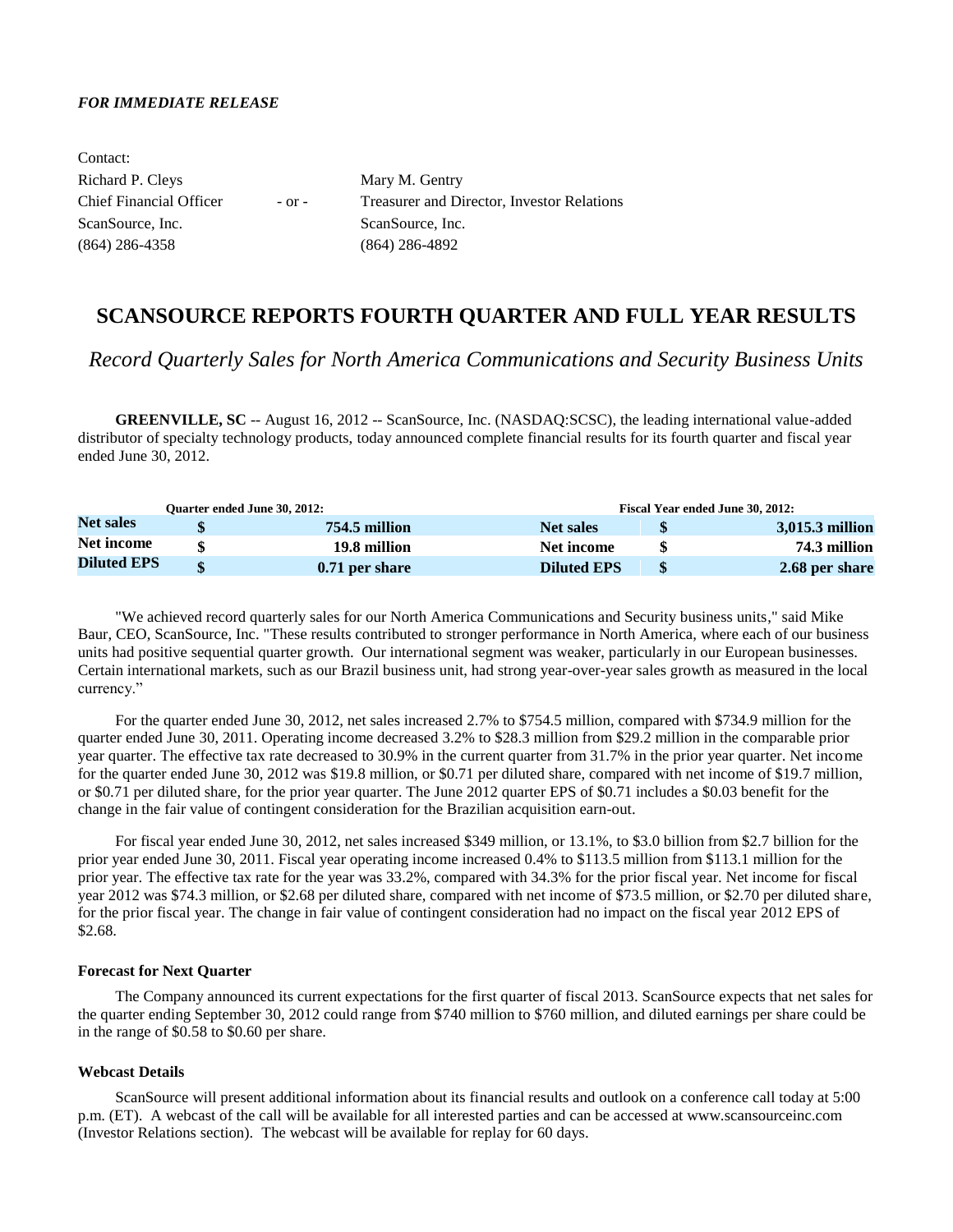### **Safe Harbor Statement**

This press release contains comments that are "forward-looking" statements that involve risks and uncertainties; these statements are subject to the safe harbor created by the Private Securities Litigation Reform Act of 1995. Any number of important factors could cause actual results to differ materially from anticipated or forecasted results, including, but not limited to, factors affecting our expanded operations in emerging markets, such as Brazil, that expose us to greater political and economic volatility than our operations in established markets; the results of purchase accounting; macroeconomic circumstances that could impact our business, such as currency fluctuations; continued adverse capital and credit market conditions; and an economic downturn. For more information concerning factors that could cause actual results to differ from anticipated results, see the Company's annual report on Form 10-K for the year ended June 30, 2011 and Form 10-Q for the quarters ended September 30, 2011, December 31, 2011, and March 31, 2012 filed with the Securities and Exchange Commission. Except as may be required by law, the Company expressly disclaims any obligation to update these forwardlooking statements to reflect events or circumstances after the date of this press release or to reflect the occurrence of unanticipated events.

## **Non-GAAP Financial Information**

In addition to disclosing results that are determined in accordance with United States Generally Accepted Accounting Principles ("GAAP"), the Company also discloses return on invested capital ("ROIC"), a non-GAAP measure. Management uses ROIC as a performance measurement because it believes that this metric best balances the Company's operating results with its asset and liability management. It excludes the results of capitalization decisions, is easily computed and understood, and drives changes in shareholder value. In addition, the Company's Board of Directors uses this non-GAAP measure in evaluating management performance and setting management compensation. Analysis of results and outlook on a non-GAAP basis should be used as a complement to, and in conjunction with, data presented in accordance with GAAP. A reconciliation of the Company's non-GAAP financial information to GAAP is set forth in a following table.

### **About ScanSource, Inc.**

ScanSource, Inc. (NASDAQ:SCSC) is the leading international distributor of specialty technology products, consisting of seven sales units in North America, Latin America and Europe. ScanSource POS and Barcoding in North America, Latin America and Europe delivers AIDC and POS solutions; Catalyst Telecom in the U.S. and ScanSource Communications in North America and Europe, provide voice, video, data and converged communications equipment; and ScanSource Security in North America offers physical security solutions. Founded in 1992, the company ranks #760 on the Fortune 1000. For more information, call the toll-free sales telephone number at 800.944.2432 or visit www.scansourceinc.com.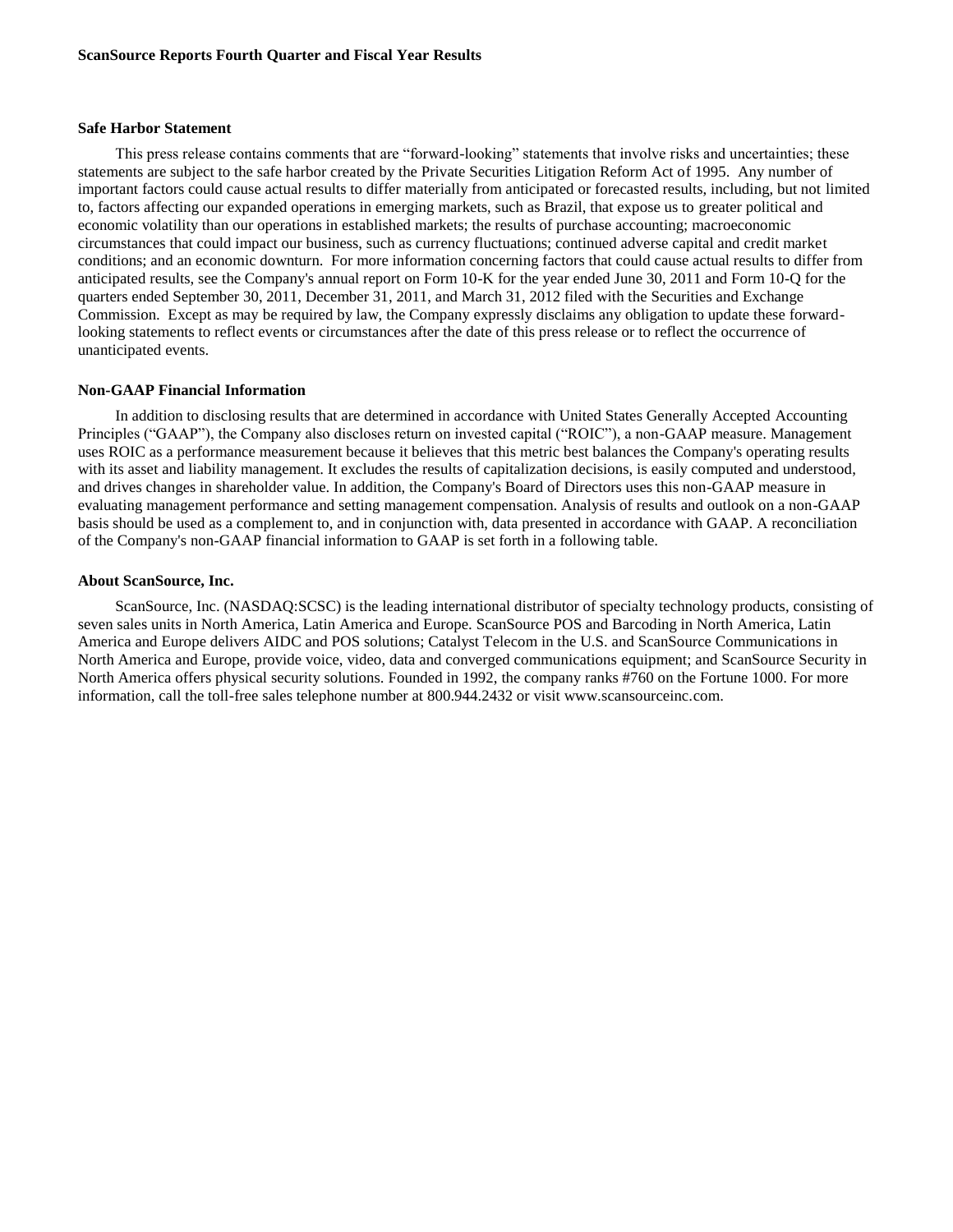# **Scan***Source***, Inc. and Subsidiaries Condensed Consolidated Balance Sheets (Unaudited) (in thousands)**

|                                                        | June 30, 2012   |                         | June 30, 2011* |
|--------------------------------------------------------|-----------------|-------------------------|----------------|
| <b>Assets</b>                                          |                 |                         |                |
| Current assets:                                        |                 |                         |                |
| Cash and cash equivalents                              | \$<br>29,173    | $\sqrt[6]{\frac{1}{2}}$ | 28,747         |
| Accounts receivable, less allowance of                 | 470,808         |                         | 462,102        |
| \$27,349 at June 30, 2012                              |                 |                         |                |
| \$26,562 at June 30, 2011                              |                 |                         |                |
| Inventories                                            | 475,479         |                         | 467,350        |
| Prepaid expenses and other assets                      | 41,846          |                         | 35,421         |
| Deferred income taxes                                  | 14,624          |                         | 15,894         |
| Total current assets                                   | 1,031,930       |                         | 1,009,514      |
| Property and equipment, net                            | 48,785          |                         | 36,819         |
| Goodwill                                               | 53,885          |                         | 59,090         |
| Other assets, including identifiable intangible assets | 67,206          |                         | 76,765         |
| <b>Total</b> assets                                    | \$<br>1,201,806 | \$                      | 1,182,188      |
| <b>Liabilities and Shareholders' Equity</b>            |                 |                         |                |
| Current liabilities:                                   |                 |                         |                |
| Short-term borrowings                                  | \$<br>4,268     | $\mathcal{S}$           | 3,164          |
| Current portion of contingent consideration            | 4,976           |                         | 2,398          |
| Accounts payable                                       | 419,683         |                         | 406,453        |
| Accrued expenses and other liabilities                 | 67,776          |                         | 60,157         |
| Income taxes payable                                   | 1,698           |                         | 5,175          |
| Total current liabilities                              | 498,401         |                         | 477,347        |
| Long-term debt                                         | 5,429           |                         | 30,429         |
| Borrowings under revolving credit facility             |                 |                         | 26,513         |
| Long-term portion of contingent consideration          | 11,677          |                         | 21,396         |
| Other long-term liabilities                            | 33,988          |                         | 39,109         |
| <b>Total liabilities</b>                               | 549,495         |                         | 594,794        |
| Shareholders' equity:                                  |                 |                         |                |
| Common stock                                           | 139,557         |                         | 123,608        |
| Retained earnings                                      | 534,445         |                         | 460,157        |
| Accumulated other comprehensive income (loss)          | (21,691)        |                         | 3,629          |
| Total shareholders' equity                             | 652,311         |                         | 587,394        |
| Total liabilities and shareholders' equity             | \$<br>1,201,806 | $\mathcal{S}$           | 1,182,188      |

\* Derived from audited financial statements at June 30, 2011.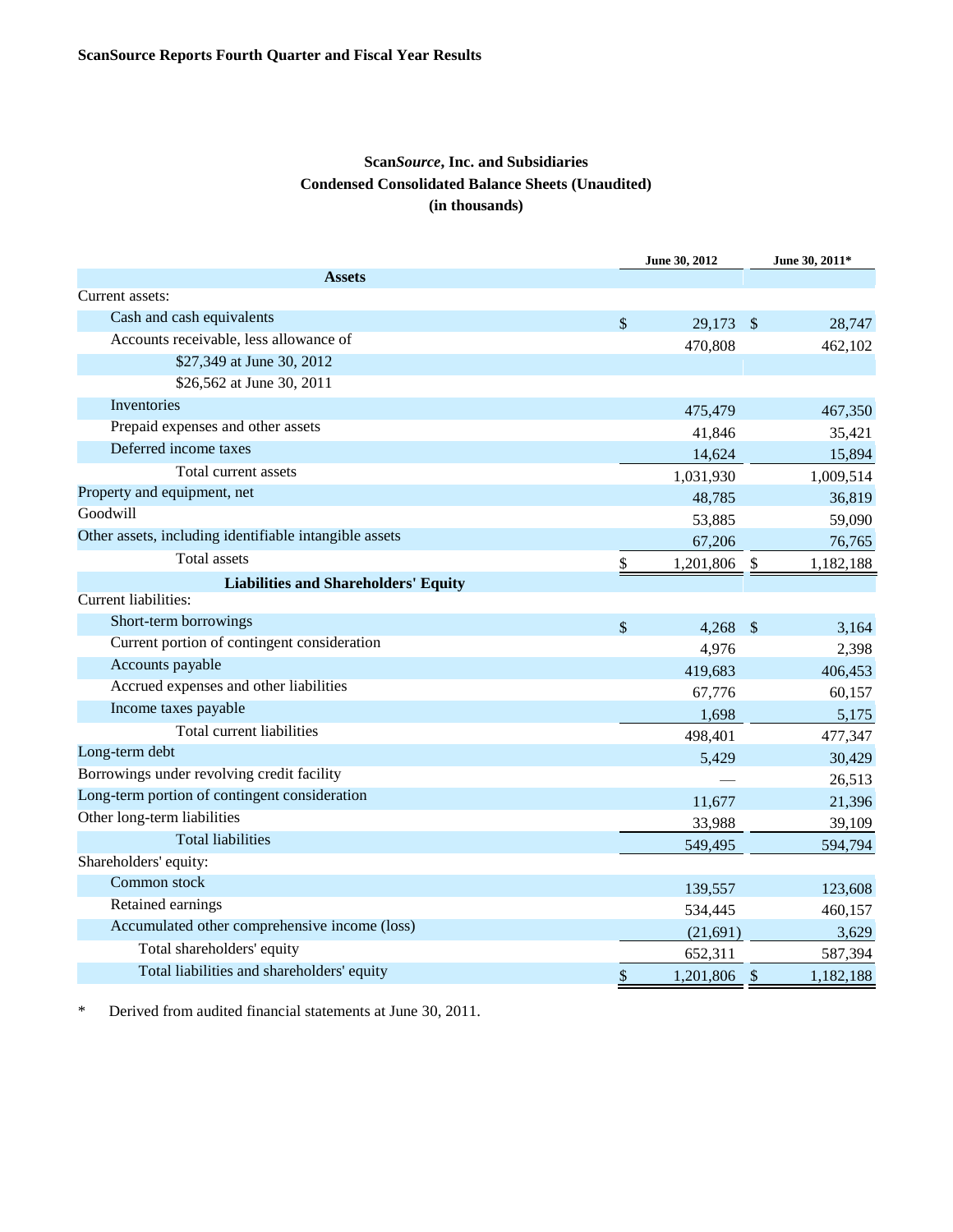# **Scan***Source***, Inc. and Subsidiaries Condensed Consolidated Balance Sheets (Unaudited) (in thousands)**

|                                                  | <b>Ouarter</b> ended<br><b>June 30,</b> |         |               |         | <b>Year ended</b><br><b>June 30,</b> |           |               |           |
|--------------------------------------------------|-----------------------------------------|---------|---------------|---------|--------------------------------------|-----------|---------------|-----------|
|                                                  |                                         | 2012    |               | $2011*$ |                                      | 2012      |               | $2011*$   |
| Net sales                                        | \$                                      | 754,470 | <sup>\$</sup> | 734,891 | $\mathbb{S}$                         | 3,015,296 | <sup>\$</sup> | 2,666,531 |
| Cost of goods sold                               |                                         | 680,643 |               | 660,520 |                                      | 2,713,272 |               | 2,392,224 |
| Gross profit                                     |                                         | 73,827  |               | 74,371  |                                      | 302,024   |               | 274,307   |
| Operating expenses:                              |                                         |         |               |         |                                      |           |               |           |
| Selling, general and administrative expenses     |                                         | 46,634  |               | 45,256  |                                      | 188,388   |               | 161,326   |
| Change in fair value of contingent consideration |                                         | (1,123) |               | (128)   |                                      | 120       |               | (128)     |
| Operating income                                 |                                         | 28,316  |               | 29,243  |                                      | 113,516   |               | 113,109   |
| Other expense (income):                          |                                         |         |               |         |                                      |           |               |           |
| Interest expense                                 |                                         | 150     |               | 541     |                                      | 1,639     |               | 1,723     |
| Interest income                                  |                                         | (653)   |               | (294)   |                                      | (2,886)   |               | (1,212)   |
| Other, net                                       |                                         | 188     |               | 220     |                                      | 3,552     |               | 712       |
| Income before income taxes                       |                                         | 28,631  |               | 28,776  |                                      | 111,211   |               | 111,886   |
| Provision for income taxes                       |                                         | 8,846   |               | 9,115   |                                      | 36,923    |               | 38,363    |
| Net income                                       |                                         | 19,785  |               | 19,661  |                                      | 74,288    |               | 73,523    |
| Per share data:                                  |                                         |         |               |         |                                      |           |               |           |
| Net income per common share, basic               | S                                       | 0.72    |               | 0.73    |                                      | 2.72      |               | 2.74      |
| Weighted-average shares outstanding, basic       |                                         | 27,579  |               | 27,056  |                                      | 27,362    |               | 26,872    |
| Net income per common share, diluted             |                                         | 0.71    | \$.           | 0.71    | S                                    | 2.68      | <b>S</b>      | 2.70      |
| Weighted-average shares outstanding, diluted     |                                         | 27,886  |               | 27,515  |                                      | 27,751    |               | 27,246    |

\* Derived from audited financial statements at June 30, 2011